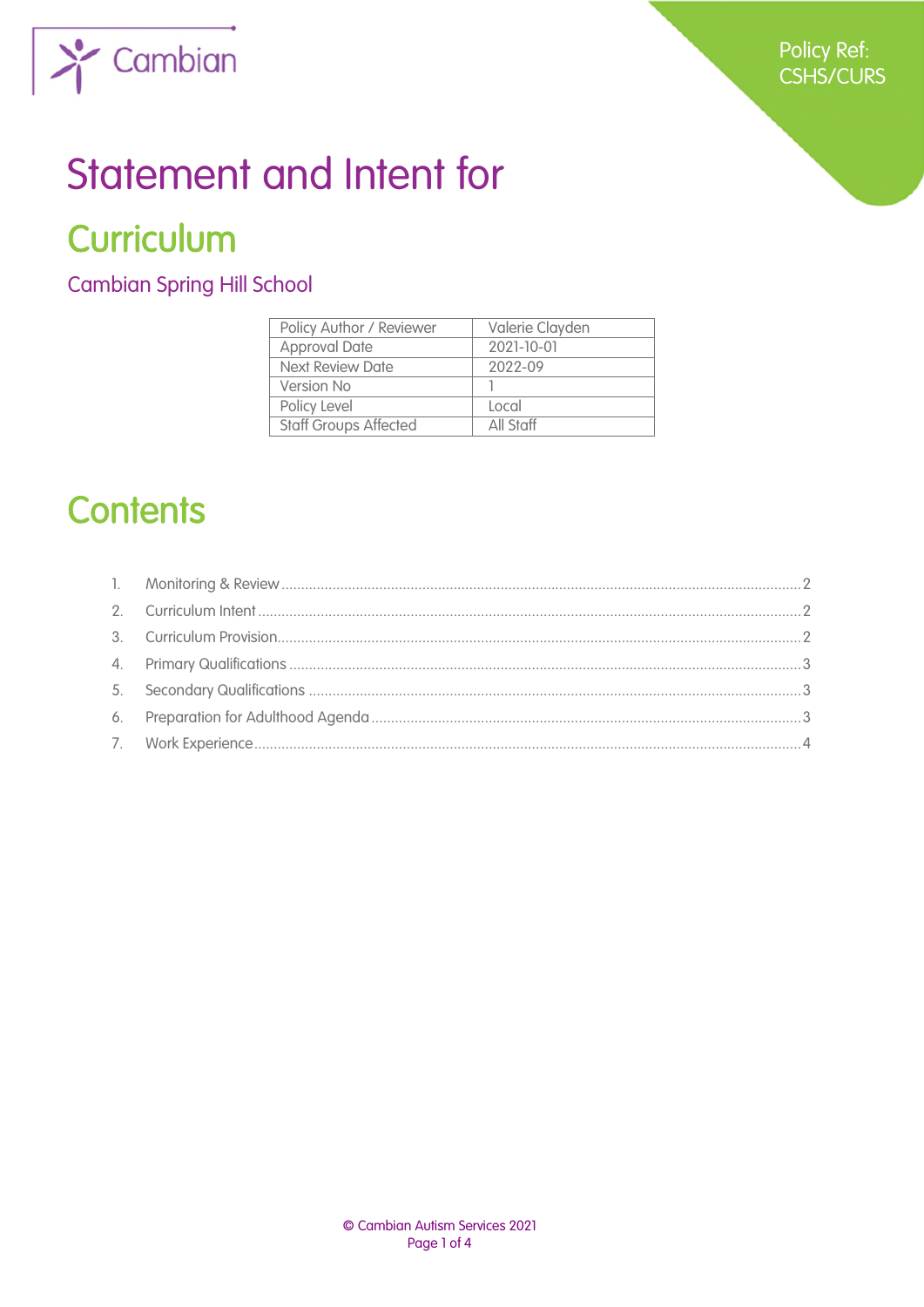

### <span id="page-1-0"></span>1. Monitoring & Review

The Policy Author will undertake a formal review of this policy for the purpose of monitoring and of the efficiency with which the related duties have been discharged, by no later one year from the date of approval shown above, or earlier if significant changes to the systems and arrangements take place, or if legislation, regulatory requirements or best practice guidelines so require.

Signed:

Samantha Campbell Principal October 2021

### <span id="page-1-1"></span>2. Curriculum Intent

At Cambian Spring Hill School we provide flexible routes to full qualifications and offer from entry level through GCSE's to Level 3 BTEC's/A levels. Whichever level bests suits the young person on their journey at Spring Hill School.

The preparation for adulthood agenda is a key component in our work to help young people with autism gain life skills and self-esteem, which are essential as they progress into adulthood and future destinations.

By offering our students the opportunity to undertake nationally recognised qualifications, we help young people to gain confidence and lead socially active and engaged lives. This is supported by therapeutic interventions, personal development and progress with communication skills, confidence and competence.

Ultimately our curriculum and education provision aim to prepare individuals for independent living as much as possible through improved quality of life, communication skills, support and guidance from a multi-disciplinary approach.

### <span id="page-1-2"></span>3. Curriculum Provision

- Broadly follows study programme principles
- Preparation for Adulthood Agenda
- EHCP outcomes
- Independent Living Skills
- PSHE covering aspects such as internet safety, British Values, safeguarding as well as relationships and sex education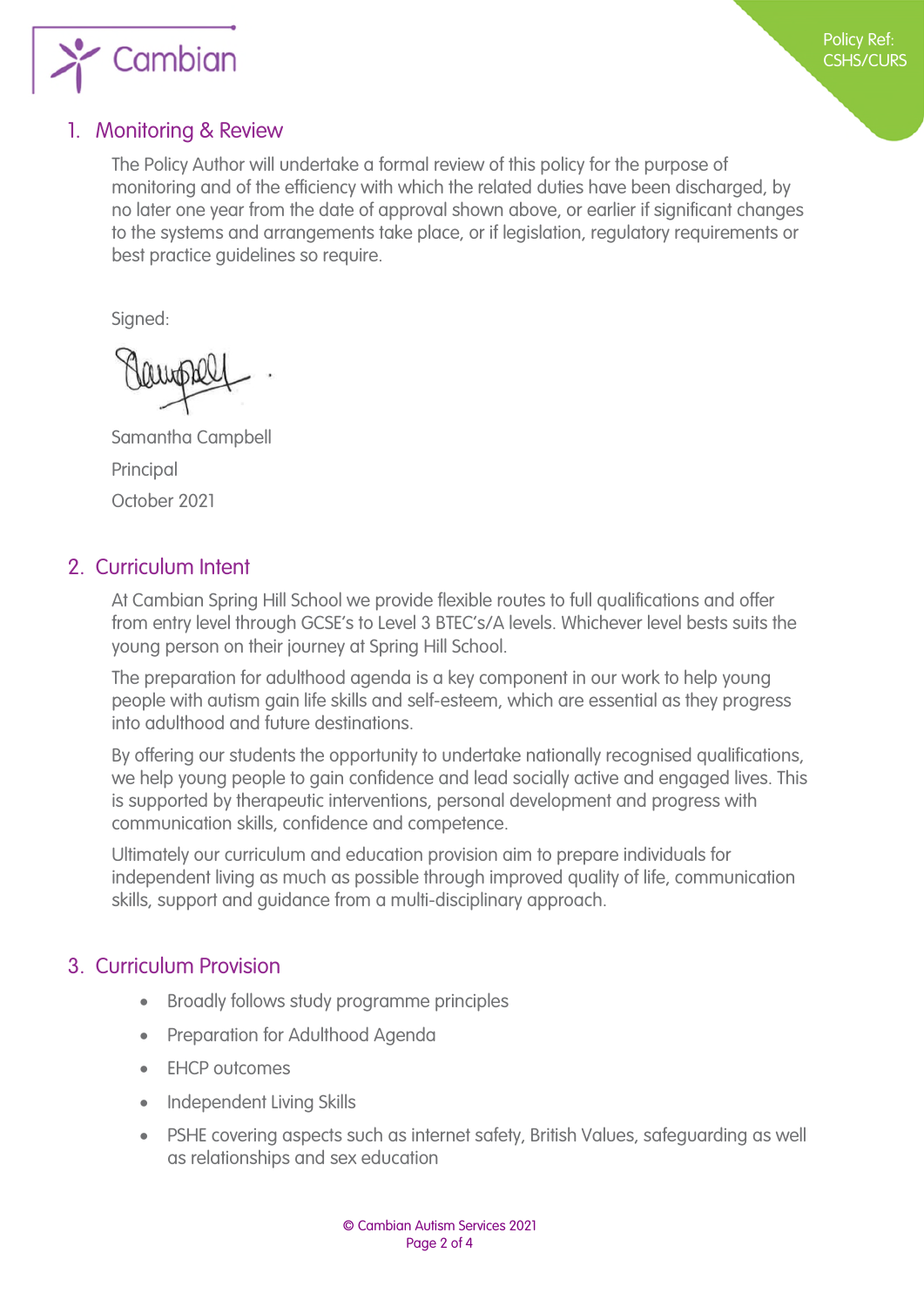# Cambian

Qualifications and/or accreditations

- Work Experience/Voluntary work
- Learner and other stakeholder interests and aspirations
- Each young person will have the following sessions on their bespoke timetable: Independent Living Skills, Community and PSHE and PE (in various forms) to support EHCP outcomes and PFA agenda.

### <span id="page-2-0"></span>4. Primary Qualifications

Typically, students follow one of three pathways which can be blended depending on an individual. The formal route enables students to gain GCSE's, BTEC qualifications and other certificates by the end of year 11. If here for sixth form then A level's and Level 3 BTEC's can be studied alongside skills for living and employment.

The semi-formal pathway allows students to study a variety of subjects and sit appropriate exams including GCSE's, BTEC's, Ascentis qualifications including English and mathematics as well as the Princes Trust awards. Some individuals will participate in Functional Skills English, Maths & ICT qualifications Entry level 1 – Level 1 for each respective subject.

The informal pathway enables students to participate in a wide range of experiences and opportunities including developing literacy and numeracy skills. Some young people will participate in Functional Skills English, Maths & ICT qualifications Entry level 1 – Level 1 as part of a blended approach.

### <span id="page-2-1"></span>5. Secondary Qualifications

All learners will have access to AQA Unit Award Scheme and work towards units relevant to EHCP outcomes, Adulthood Agenda, and Life Skills, as well as vocational recognition of skills development where appropriate.

### <span id="page-2-2"></span>6. Preparation for Adulthood Agenda

Each individual will follow the subject areas below alongside the EHCP outcomes which will embed the personalised learning journey profile as part of the study programme.

- Employment replicated through work experience, voluntary work, simulated work experiences, real working environment practical sessions (cookery and land base topics such as horticulture) All tailored as appropriate to individual need and starting skill point from KS3.
- Independent Living All students have Independent Living Skill sessions involving personal hygiene, cleanliness, personal shopping, managing their home or environment appropriate to their age and stage.
- Community Inclusion all young people from KS3 have community and leisure sessions to help provide safe access to a wide variety of community-based activities.